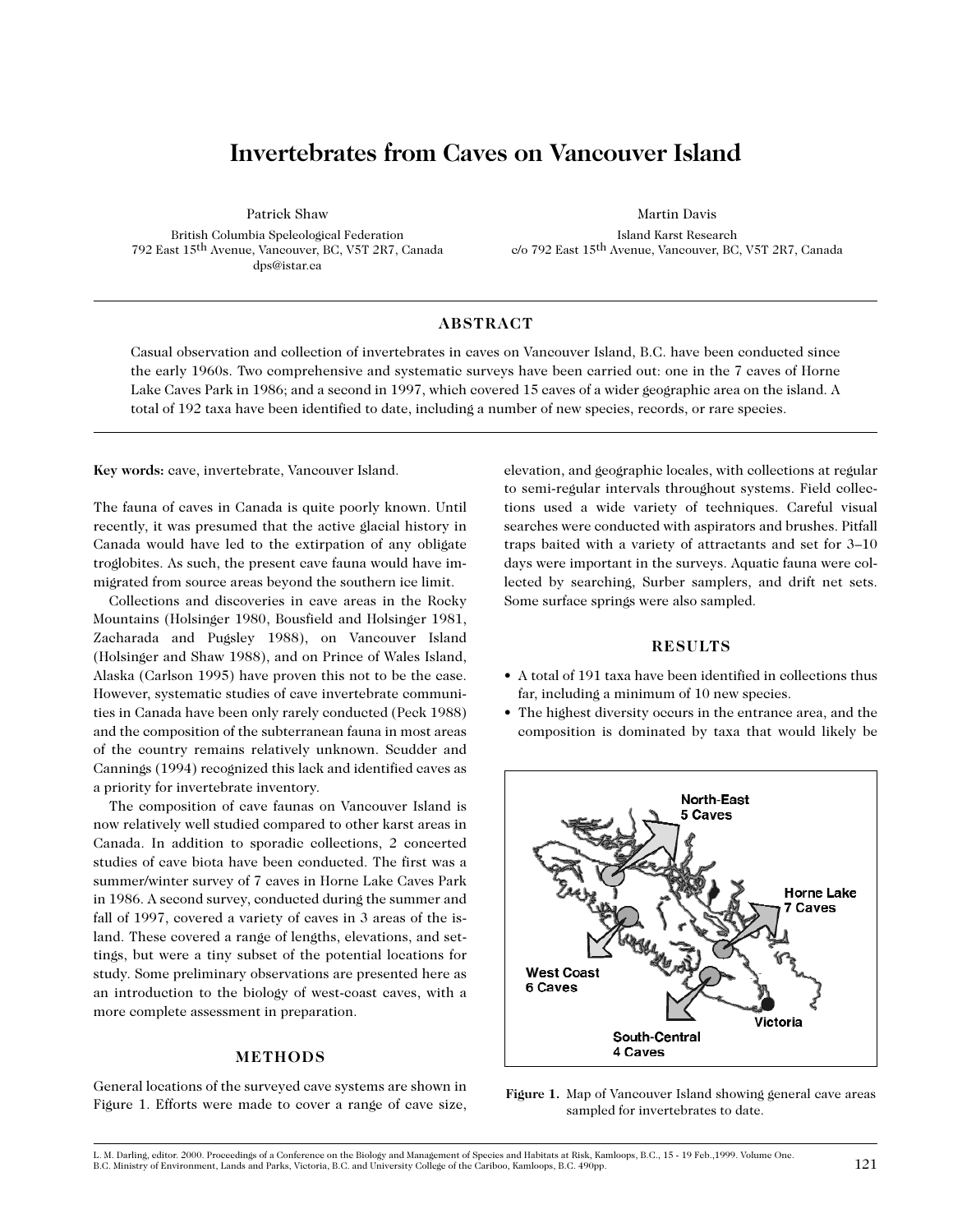found elsewhere in similar surface environments with conditions such as low light and high humidity (Fig. 2). The near-entrance fauna was dominated by a variety of Diptera, and associated predators such as Aranae and Coleoptera.

- In deep-cave habitats, collections were dominated by Collembola, Symphyla, and Diplura, with infrequent captures of other taxa, such as Acarina (*Robustocheles occulta*), Diptera, or Siphonaptera.
- At the order and family level, the composition of cave fauna on Vancouver Island is similar to that found elsewhere in North America (Holsinger and Culver 1988). Similarities, even at the species level, between Vancouver Island collections and similar sites in southeast Alaska are particularly remarkable.
- Few endemic troglobites have been found to date in the collections; however, many taxa are currently identified to genus or higher levels, and closer examination may yield further discoveries. This is particularly true of the Diptera, for which new species are certain, even in the present collections.
- Of particular interest in the collections have been the Crustacea, with 2 certain troglobites known.

### **COMPOSITION OF COLLECTIONS**

The general composition of the collections is shown in Figure 3.

#### *Coleoptera*

Thirty-seven species have been identified in the collections. The majority (19 species) belonged to the Staphylinidae, a family of mostly predatory beetles. The next largest group (10 species) are the ground beetles (Carabidae), common in forest habitats in moist, dark places.



**Figure 2.** Overall composition of taxa collected during cave invertebrate surveys on Vancouver Island.

#### *Arachnida*

The collections include 17 species of Aranae, 10 opilionid species, and 1 identified predatory acarine (*Robustocheles occulta*). Nearly all are probable troglophiles/ trogloxenes. One common opilionid (*Nelima paessleri*) overwinters in dense hibernating-aggregations in mines and caves (Holmberg et al. 1984). The acarine diversity in the collection is grossly underestimated, since none of the aquatic taxa have yet been identified.

### *Collembola*

Twenty taxa, many still to be identified to species. Collembola are the most common component of the deepcave habitats. Several may be obligate troglobites, species of the genus *Arrhopalites* in particular.

#### *Plecoptera/Ephemeroptera/Trichoptera*

These orders were represented by a total of 25 species, mostly



**Figure 3.** Comparison of summer (August–September) and winter (February) pitfall collections in 7 caves in Horne Lake Caves Provincial Park, Vancouver Island.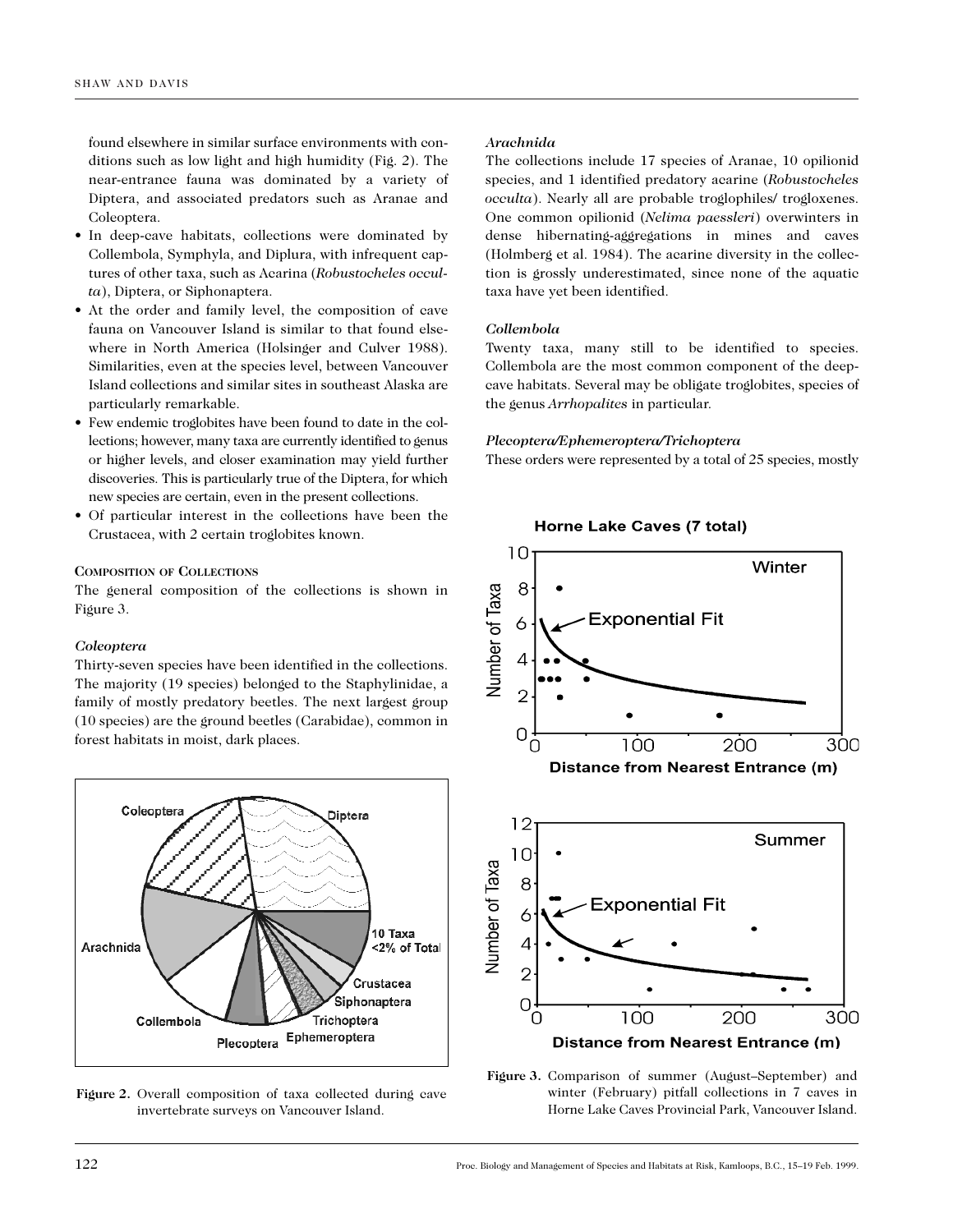as aquatic larvae. All of the "EPT" taxa are probably "accidentals," washed into the cave through surface streams.

### *Siphonaptera*

Seven species have been collected underground. Most are parasites of wood mice (*Peromyscus* spp.), which make extended excursions into caves and were attracted to pitfall trap sets. One species was collected from *Myotis* spp. during bat studies.

# *Crustacea*

Two troglobites: the amphipod *Stygobromus quatsinensis* (Holsinger and Shaw 1988); and an undescribed bathynellid of the genus *Pacificabathynella*. Collections have shown that *S. quasinensis* is widely distributed on Vancouver Island and, surprisingly, has been recently collected from cave habitats in the offshore islands of southeast Alaska (Carlson 1995). In addition, there are several probable new copepod species in the genus *Acanthocyclops*.

# *Diptera*

Fifty taxa have been collected, many of which have as yet been identified only to genus. In the collections is a particularly strong dominance (19 taxa) of Mycetophilidae and closely related families. One mycetophilid genus alone (*Speolepta*) is probably represented by 2–3 undescribed species (A. Borkent, Royal British Columbia Museum, 1998, pers. comm.). A key discovery in 1997 was that of an extremely rare simuliid (*Parasimulium meleanderi*; Borkent and Currie in prog.), which probably has a groundwaterdwelling larva. Most species are apparently restricted to areas near the cave entrances, from full light to twilight regions. There are probably few true troglobites, although study of the life-history of some of the mycetophilids would probably yield some important information.

# *Other Taxa*

Amongst the remaining 15 taxa are representatives of 10 orders or phyla. Two common species of Lepidoptera (*Triphosa haesitata*, *Scoliopteryx libatrix*) are represented, as are a species of symphylan, and >3 species of aquatic oligochaetes. At least 4 species of myriapods were collected, including a probable new genus of Conotylidae (W. Shear, Hampden-Sydney College, VA, 1999, pers. comm.).

# **CLOSING REMARKS AND RECOMMENDATIONS**

- These are very preliminary studies and the observations thus far are suggestive of the potential for further discoveries.
- Collections thus far have focused on coastal karst; there needs to be further (or similar) effort in karstic terrains

elsewhere in British Columbia and Canada.

- Both high endemicity and extreme scarcity of some fauna collected in caves on Vancouver Island (such as *P. meleanderi*) may be a function of collection effort; additional collections need be done to establish the full geographic extent of many of these species.
- Surface environs in karst areas, particularly in coastal areas, are subject to massive change through timber harvesting. While this probably most strongly affects the entrance zone, particularly with respect to humidity and temperature regimes, the influence may extend deep into the cave through water flow and evapotranspiration changes. Careful environmental and faunal studies of caves before and after timber harvest could assess the effect of these changes.
- There is a surprisingly high faunal similarity between cave taxa collected on Vancouver Island and in similar environs on coastal islands in Alaska. Genetic studies of local populations on Vancouver Island and Alaska (and probably the Queen Charlotte Island) would establish the time of dispersal and provide important information on colonization of offshore islands.

# **ACKNOWLEDGEMENTS**

Special thanks to the many enthusiastic cavers who volunteered both their time and inspiration during field work. A special thanks to A. Vanderberg who was instrumental in the 1997 collections. Their support was and will continue to be invaluable. Many taxonomists contributed their expertise to this work. In particular, Dr. A. Borkent, Dr. J. Klimachewski, Dr. K. Christiansen, and R. Crawford are particularly thanked. Theirs is a seriously undervalued and essential skill in the proper assessment of biodiversity. This work was supported by funds from British Columbia Parks (1986) and from the British Columbia Conservation Data Centre (1997).

# **LITERATURE CITED**

- Borkent, A., and D. Currie. In Progress. Discovery of the female of *Parasimulium (Astoneomyia) melanderi* Stone (Diptera: Simuliidae) in a cave in British Columbia.
- Bousfield, E. L., and J. R. Holsinger. 1981. A second new subterranean amphipod crustacean of the genus *Stygobromus* (Crangonyctidae) from Alberta, Canada. Can. J. Zool. 59:1827–1830.
- Carlson, K. E. 1995. Inventory and assessment of ecological relationships between cavernicolous (cave-associated) invertebrate species and their interactions in representative karst ecosystems on carbonate terrain in the Ketchican Area Tongas National Forest. U.S. For. Serv., Ketchikan, AK. 60pp. Order no. 0109-3-0284. Unpubl. rep.

Holmberg, R. G., N. P. Angerilli, and L. J. LaCasse. 1984.